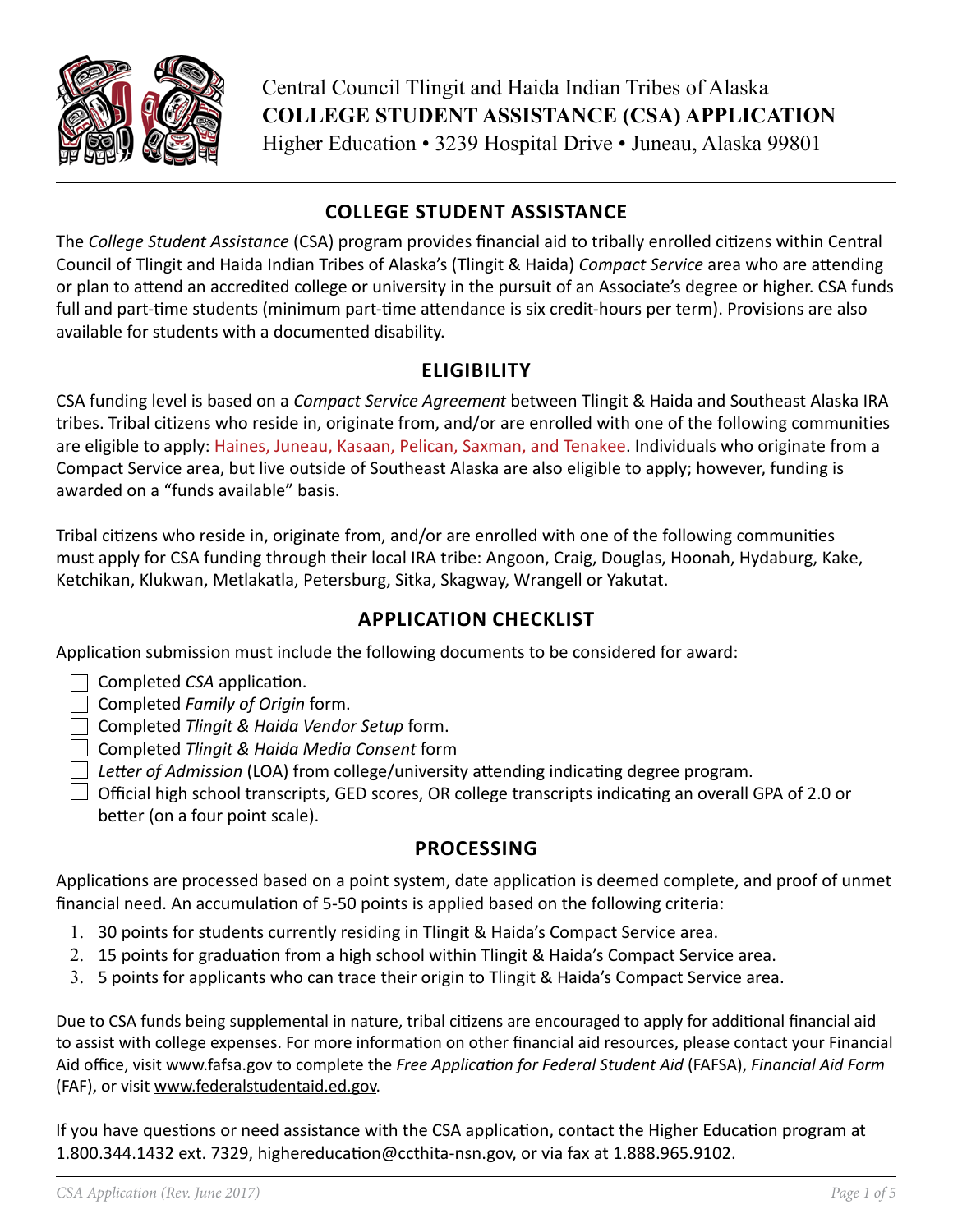| <b>COLLEGE STUDENT ASSISTANCE APPLICATION</b>                                                                                                                                                                                                                                                                                                                                                                                                                                                                                                                                                                                                                                                   |                                                                                                                                                                       |                                                                                        |                                                                    |                    |
|-------------------------------------------------------------------------------------------------------------------------------------------------------------------------------------------------------------------------------------------------------------------------------------------------------------------------------------------------------------------------------------------------------------------------------------------------------------------------------------------------------------------------------------------------------------------------------------------------------------------------------------------------------------------------------------------------|-----------------------------------------------------------------------------------------------------------------------------------------------------------------------|----------------------------------------------------------------------------------------|--------------------------------------------------------------------|--------------------|
| First & Last Name                                                                                                                                                                                                                                                                                                                                                                                                                                                                                                                                                                                                                                                                               |                                                                                                                                                                       | Social Security #                                                                      |                                                                    |                    |
| Email Address (Provided by Your School)                                                                                                                                                                                                                                                                                                                                                                                                                                                                                                                                                                                                                                                         | Email Address (Personal)                                                                                                                                              |                                                                                        | Tlingit & Haida Enrollment #                                       |                    |
| Place of Residence                                                                                                                                                                                                                                                                                                                                                                                                                                                                                                                                                                                                                                                                              |                                                                                                                                                                       |                                                                                        | Home Phone #                                                       |                    |
| Mailing Address (Permanent)                                                                                                                                                                                                                                                                                                                                                                                                                                                                                                                                                                                                                                                                     |                                                                                                                                                                       |                                                                                        | Cell or MSG Phone #                                                |                    |
| Mailing Address (While Attending School)                                                                                                                                                                                                                                                                                                                                                                                                                                                                                                                                                                                                                                                        |                                                                                                                                                                       |                                                                                        | Marital Status<br>Married<br>Separated<br>Divorced                 | Single<br>lWidowed |
| Place of Birth                                                                                                                                                                                                                                                                                                                                                                                                                                                                                                                                                                                                                                                                                  | Date of Birth                                                                                                                                                         |                                                                                        | Sex<br>IM.<br>IF                                                   | # of Dependents    |
| High School Name & City/State Graduated or GED Facility & City/State Earned                                                                                                                                                                                                                                                                                                                                                                                                                                                                                                                                                                                                                     |                                                                                                                                                                       |                                                                                        | Month/Year Graduated HS or Earned GED                              |                    |
| College Name                                                                                                                                                                                                                                                                                                                                                                                                                                                                                                                                                                                                                                                                                    |                                                                                                                                                                       | Student College ID #                                                                   | Is this distance education/Internet training?<br> Yes<br><b>No</b> |                    |
| Financial Aid Office Address                                                                                                                                                                                                                                                                                                                                                                                                                                                                                                                                                                                                                                                                    |                                                                                                                                                                       |                                                                                        | Financial Aid Officer's Name                                       |                    |
| College Term Type<br>Full-Time<br>Part-Time<br><b>Quarters</b>                                                                                                                                                                                                                                                                                                                                                                                                                                                                                                                                                                                                                                  | Tri/Semester<br>Block                                                                                                                                                 |                                                                                        | Financial Aid Office Phone #                                       |                    |
| <b>Expected Degree</b><br>Baccalaureate<br>Associate<br>M.D.<br>Juris Doctorate                                                                                                                                                                                                                                                                                                                                                                                                                                                                                                                                                                                                                 | Masters<br>Ph.D.                                                                                                                                                      | Class Standing<br><b>IFreshman</b><br>Sophomore<br><b>Junior</b><br>Senior<br>Graduate |                                                                    |                    |
| <b>Expected Major</b>                                                                                                                                                                                                                                                                                                                                                                                                                                                                                                                                                                                                                                                                           |                                                                                                                                                                       |                                                                                        | <b>Expected Graduation Date</b>                                    |                    |
| <b>RESOURCES FOR COLLEGE</b><br>(Indicate "applied" if award amount is unknown)                                                                                                                                                                                                                                                                                                                                                                                                                                                                                                                                                                                                                 | <b>COLLEGE EXPENSES</b><br>For the Academic Year (9 Months)                                                                                                           |                                                                                        |                                                                    |                    |
| College Scholarship                                                                                                                                                                                                                                                                                                                                                                                                                                                                                                                                                                                                                                                                             | \$                                                                                                                                                                    | Tuition                                                                                |                                                                    | \$                 |
| College Loan                                                                                                                                                                                                                                                                                                                                                                                                                                                                                                                                                                                                                                                                                    | \$                                                                                                                                                                    | Fees                                                                                   |                                                                    | \$                 |
| Federal Aid (PELL)                                                                                                                                                                                                                                                                                                                                                                                                                                                                                                                                                                                                                                                                              | \$                                                                                                                                                                    | <b>Books</b>                                                                           |                                                                    | \$                 |
| Federal Aid (TANF/VA/Soc Sec)                                                                                                                                                                                                                                                                                                                                                                                                                                                                                                                                                                                                                                                                   | \$                                                                                                                                                                    | \$<br>Supplies                                                                         |                                                                    |                    |
| Federal Loan                                                                                                                                                                                                                                                                                                                                                                                                                                                                                                                                                                                                                                                                                    | \$                                                                                                                                                                    | \$<br>Room                                                                             |                                                                    |                    |
| Native Corporate Scholarship                                                                                                                                                                                                                                                                                                                                                                                                                                                                                                                                                                                                                                                                    | \$                                                                                                                                                                    | \$<br><b>Board</b>                                                                     |                                                                    |                    |
| Native Council Scholarship (Not T&H)                                                                                                                                                                                                                                                                                                                                                                                                                                                                                                                                                                                                                                                            | \$                                                                                                                                                                    | \$<br>Transportation                                                                   |                                                                    |                    |
| Native/Private Scholarship                                                                                                                                                                                                                                                                                                                                                                                                                                                                                                                                                                                                                                                                      | \$                                                                                                                                                                    | \$<br>Child Care (# of Dependents)                                                     |                                                                    |                    |
| <b>Parent Contribution</b>                                                                                                                                                                                                                                                                                                                                                                                                                                                                                                                                                                                                                                                                      | \$                                                                                                                                                                    | \$<br>Personal Expenses                                                                |                                                                    |                    |
| <b>Student Contribution</b>                                                                                                                                                                                                                                                                                                                                                                                                                                                                                                                                                                                                                                                                     | \$                                                                                                                                                                    | Other:                                                                                 |                                                                    | \$                 |
| <b>Tuition Exemption</b>                                                                                                                                                                                                                                                                                                                                                                                                                                                                                                                                                                                                                                                                        | \$                                                                                                                                                                    | Other:                                                                                 |                                                                    | \$                 |
| Other (List any other funds available):                                                                                                                                                                                                                                                                                                                                                                                                                                                                                                                                                                                                                                                         | \$                                                                                                                                                                    |                                                                                        | <b>Total Expenses</b>                                              | \$0.00             |
| <b>Total Resources</b>                                                                                                                                                                                                                                                                                                                                                                                                                                                                                                                                                                                                                                                                          | \$0.00                                                                                                                                                                |                                                                                        | <b>Minus Total Resources</b>                                       | 50.00              |
|                                                                                                                                                                                                                                                                                                                                                                                                                                                                                                                                                                                                                                                                                                 |                                                                                                                                                                       |                                                                                        | = UNMET NEED                                                       | \$0.00             |
| <b>AUTHORIZATION FOR RELEASE OF INFORMATION</b><br><b>PERMANENT CONTACT</b><br>Provide the following information on an<br>I hereby authorize release of any and all information for financial aid and<br>individual who does not live with you, but<br>education purposes from State, Federal, and private agency records to Tlingit &<br>who knows how to contact you if you move.<br>Haida's College Student Assistance (CSA) program. Wes No<br><b>CERTIFICATION</b><br>Name: Name<br>I certify to the best of my knowledge that the information on this application is<br>Mailing Address: __________<br>accurate and true. I understand that the information is subject to verification. I |                                                                                                                                                                       |                                                                                        |                                                                    |                    |
| Email:                                                                                                                                                                                                                                                                                                                                                                                                                                                                                                                                                                                                                                                                                          | further certify that any funds received under the CSA program will be used solely<br>for expenses related to my attendance at the college listed on this application. |                                                                                        |                                                                    |                    |
| <u> 1990 - Jan Barbara Barat, p</u><br>Phone #:                                                                                                                                                                                                                                                                                                                                                                                                                                                                                                                                                                                                                                                 |                                                                                                                                                                       |                                                                                        |                                                                    |                    |
|                                                                                                                                                                                                                                                                                                                                                                                                                                                                                                                                                                                                                                                                                                 | Legal Signature of Applicant                                                                                                                                          |                                                                                        | Date                                                               |                    |
| Relationship to Applicant:                                                                                                                                                                                                                                                                                                                                                                                                                                                                                                                                                                                                                                                                      |                                                                                                                                                                       |                                                                                        |                                                                    |                    |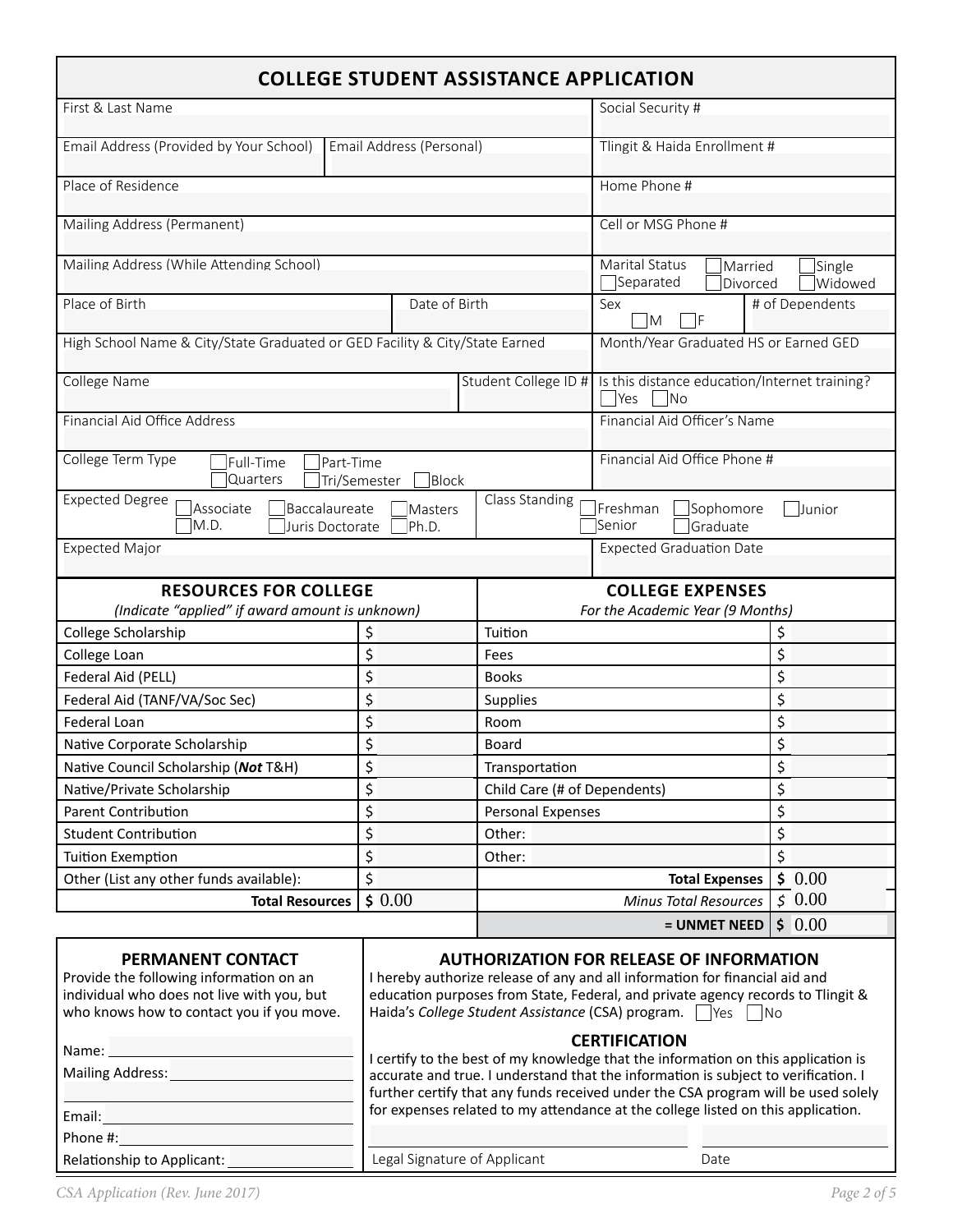#### **FAMILY OF ORIGIN**

| Please Note: This form must be completed in order to be considered for an award. |                              |                          |                                                                                             |                                     |                                    |                                |
|----------------------------------------------------------------------------------|------------------------------|--------------------------|---------------------------------------------------------------------------------------------|-------------------------------------|------------------------------------|--------------------------------|
|                                                                                  |                              |                          | Which Southeast Alaska Community Do You/Your Family Originate From? Please Check Community: |                                     |                                    |                                |
| Angoon<br>Craig<br>Douglas                                                       | Haines<br>Hoonah<br>Hydaburg | Juneau<br>Kake<br>Kasaan | Ketchikan<br>Klawock<br>Klukwan                                                             | Metlakatla<br>Pelican<br>Petersburg | Saxman<br>Sitka<br>Skagway         | Tenakee<br>Wrangell<br>Yakutat |
| Applicant's First Name                                                           |                              |                          | Applicant's Last Name                                                                       |                                     | Applicant's Maiden Name            |                                |
| Place of Residence                                                               |                              |                          |                                                                                             |                                     | T&H Enrollment #                   |                                |
| Place of Birth                                                                   |                              | Date of Birth            |                                                                                             |                                     | Tlingit Quantum:<br>Haida Quantum: |                                |
| Native Corporation                                                               |                              |                          |                                                                                             |                                     |                                    |                                |
|                                                                                  |                              |                          |                                                                                             |                                     |                                    |                                |
| Mother's First Name                                                              |                              |                          | Mother's Last Name                                                                          |                                     | Mother's Maiden Name               |                                |
| Place of Residence                                                               |                              |                          |                                                                                             |                                     | T&H Enrollment #                   |                                |
| Place of Birth                                                                   |                              | Date of Birth            |                                                                                             |                                     | Tlingit Quantum:<br>Haida Quantum: |                                |
| Native Corporation                                                               |                              |                          |                                                                                             |                                     |                                    |                                |
|                                                                                  |                              |                          |                                                                                             |                                     |                                    |                                |
| Father's First Name                                                              |                              |                          | Father's Last Name                                                                          |                                     | T&H Enrollment #                   |                                |
| Place of Residence                                                               |                              |                          |                                                                                             |                                     | Tlingit Quantum:<br>Haida Quantum: |                                |
| Place of Birth                                                                   |                              | Date of Birth            |                                                                                             |                                     |                                    |                                |
| Native Corporation                                                               |                              |                          |                                                                                             |                                     |                                    |                                |

By signing this form, I verify I am not applying for or do not plan to apply for higher education scholarship assistance from any other federally-funded or BIA higher education office. If I do, I understand my application and/or file may be closed for ineligibility based on receipt of funds from another federally recognized and funded tribal entity (*not including* Native corporation grants such as Sealaska, Huna Totem, etc.).

Legal Signature of Applicant Date Controller and Date Date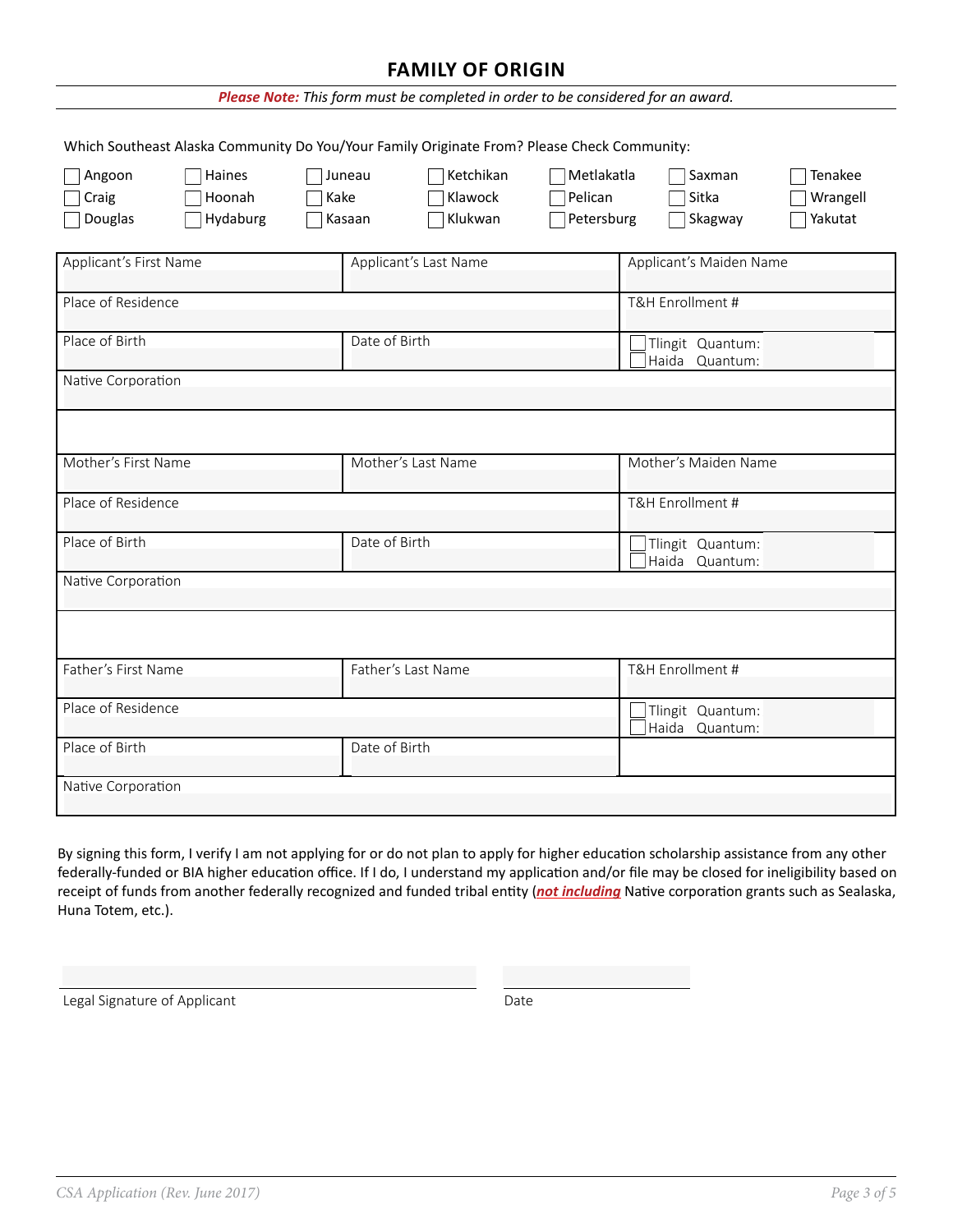

# Central Council Tlingit and Haida Indian Tribes of Alaska **REQUEST FOR VENDOR SETUP FORM**

Finance • 9097 Glacier Highway • Juneau, Alaska 99801 Fax: 1.888.922.2520 • Email: financerequests@ccthita-nsn.gov

### **Request for Vendor Setup**

(This form is used in lieu of the W9 form published by the Internal Revenue Service) **All required fields must be completed and signed before payment is issued.**

| Update<br><b>New</b>                           |                               |
|------------------------------------------------|-------------------------------|
| Legal Name (as shown on your tax return)       | <b>Social Security Number</b> |
|                                                |                               |
| <b>Business Name</b> (if different than above) | <b>EIN</b> (for business)     |
|                                                |                               |
| <b>Mailing Address:</b>                        | <b>Telephone Number:</b>      |
| Zip:<br>City:<br>State:                        | <b>Email Address:</b>         |

#### **VENDOR TYPE**

| <b>Non Taxable</b>                                                                                   | 1099 Vendor (Taxable)                                                                                                 |  |
|------------------------------------------------------------------------------------------------------|-----------------------------------------------------------------------------------------------------------------------|--|
| Client<br>Non-Profit<br>Employee<br>Corporation<br>Council Delegate<br>Government<br>Other (Specify) | Landlord<br>Daycare Provider<br><b>Medical Provider</b><br>Attornev<br>Sole Proprietor/Partnership<br>Other (Specify) |  |

#### **Certification:**

Under penalties of perjury, I certify that:

- 1. The number shown on this form is my correct taxpayer identification number (or I am waiting for a number to be issued to me, and
- 2. I am not subject to backup withholding because: (a) I am exempt from backup withholding; or (b) I have not been notified by the Internal Revenue Service (IRS) that I am subject to backup withholding as a result of failure to report all interest or dividends; or (c) the IRS has notified me that I am no longer subject to backup withholding, and
- 3. I am a US citizen (including a US Resident alien).

Certification instructions: you must cross out 2 above if you have been notified by the IRS that you are currently subject to backup withholding because you have failed to report all interest and dividends on your tax return.

**Signature Date** 

#### **PENALTIES**

Failure to furnish TIN: If you fail to furnish your correct TIN to a requester, you are subject to a penalty of \$50.00 for each such failure unless your failure is due to a reasonable cause and not to willful neglect.

**Civil penalty for false information with respect to withholding:** If you make a false statement with no reasonable basis that results in no backup withholding, you are subject to a \$500.00 penalty.

**Criminal penalty for falsifying information:** Willfully falsifying certifications or affirmations may subject you to criminal penalties including fines and/or imprisonment.

**Misuse of TINs:** If the requester discloses or uses TINs in violation of Federal law, the requester may be subject to civil and criminal penalties.

| Finance Only             |       |
|--------------------------|-------|
| Debarment Certification: | Date: |